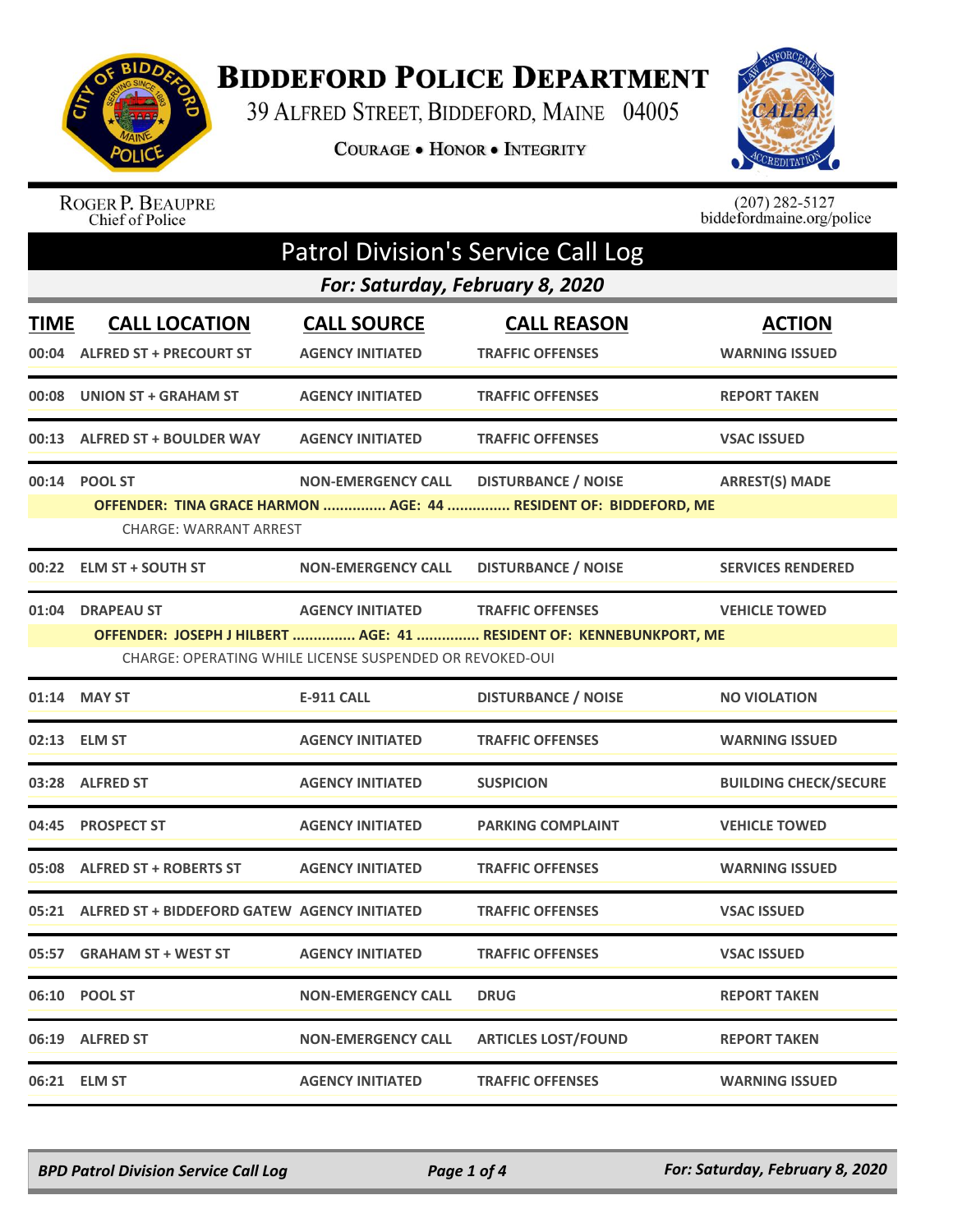| <b>TIME</b> | <b>CALL LOCATION</b>                                                           | <b>CALL SOURCE</b>                                             | <b>CALL REASON</b>                                            | <b>ACTION</b>             |
|-------------|--------------------------------------------------------------------------------|----------------------------------------------------------------|---------------------------------------------------------------|---------------------------|
|             | 06:42 ELM ST                                                                   | <b>E-911 CALL</b>                                              | <b>SUSPICION</b>                                              | <b>SERVICES RENDERED</b>  |
|             | 07:32 MAIN ST                                                                  | <b>NON-EMERGENCY CALL</b>                                      | <b>ARTICLES LOST/FOUND</b>                                    | <b>SERVICES RENDERED</b>  |
|             | 07:54 PROCTOR RD                                                               | <b>NON-EMERGENCY CALL</b>                                      | <b>ASSIST PD AGENCY</b>                                       | <b>SERVICES RENDERED</b>  |
|             | 08:29 ELM ST                                                                   | <b>NON-EMERGENCY CALL</b>                                      | <b>ARTICLES LOST/FOUND</b>                                    | <b>SERVICES RENDERED</b>  |
|             | 09:00 BRIARWOOD DR                                                             | <b>E-911 CALL</b>                                              | <b>PUBLIC ASSIST</b>                                          | <b>SERVICES RENDERED</b>  |
|             | 09:09 HUBERT ST                                                                | <b>NON-EMERGENCY CALL</b>                                      | <b>DOMESTIC COMPLAINTS</b>                                    | <b>REPORT TAKEN</b>       |
|             | 10:14 BOULDER WAY                                                              | <b>NON-EMERGENCY CALL</b>                                      | <b>ASSAULT</b>                                                | <b>REPORT TAKEN</b>       |
|             | 10:22 HUBERT ST                                                                | <b>NON-EMERGENCY CALL</b>                                      | <b>DOMESTIC COMPLAINTS</b>                                    | <b>SERVICES RENDERED</b>  |
|             | 10:45 WILLOW RDG                                                               | <b>NON-EMERGENCY CALL</b>                                      | <b>CHECK WELFARE</b>                                          | <b>SERVICES RENDERED</b>  |
|             | 10:53 SULLIVAN ST                                                              | <b>E-911 CALL</b>                                              | <b>MEDICAL W/ ASSIST</b>                                      | <b>REPORT TAKEN</b>       |
|             | 11:57 POOL ST + SOKOKIS RD                                                     | <b>RADIO</b>                                                   | <b>ANIMAL COMPLAINT</b>                                       | <b>SERVICES RENDERED</b>  |
|             | 12:07 ALFRED ST                                                                | <b>WALK-IN AT STATION</b>                                      | <b>COURT ORDERED CHECK IN</b>                                 | <b>SERVICES RENDERED</b>  |
|             | 12:13 CLEAVES ST                                                               | <b>E-911 CALL</b>                                              | 911 MISUSE                                                    | <b>NEGATIVE CONTACT</b>   |
|             | 13:10 FOSS ST                                                                  | <b>WALK-IN AT STATION</b>                                      | <b>ARTICLES LOST/FOUND</b>                                    | <b>REPORT TAKEN</b>       |
|             | 14:06 POOL ST + KYLE LN                                                        | <b>AGENCY INITIATED</b>                                        | <b>TRAFFIC OFFENSES</b>                                       | <b>WARNING ISSUED</b>     |
|             | <b>14:08 PIKE ST</b>                                                           | <b>NON-EMERGENCY CALL</b>                                      | <b>HARASSMENT</b>                                             | <b>PAPERWORK SERVED</b>   |
| 14:30       | <b>BOULDER WAY</b>                                                             | <b>NON-EMERGENCY CALL</b>                                      | SHOPLIFTING/PROBATION HOLD                                    | <b>ARREST(S) MADE</b>     |
|             |                                                                                |                                                                | OFFENDER: MARIE L TILLSON  AGE: 38  RESIDENT OF: STANDISH, ME |                           |
|             | <b>CHARGE: VIOLATING CONDITION OF RELEASE</b><br><b>CHARGE: PROBATION HOLD</b> | CHARGE: THEFT BY UNAUTHORIZED TAKING OR TRANSFER - SHOPLIFTING |                                                               |                           |
|             | 14:51 COUNTRY DR                                                               | <b>NON-EMERGENCY CALL</b>                                      | <b>DOMESTIC COMPLAINTS</b>                                    | <b>REPORT TAKEN</b>       |
|             | 15:14 MARINER WAY                                                              | <b>NON-EMERGENCY CALL</b>                                      | <b>ALL OTHER</b>                                              | <b>SERVICES RENDERED</b>  |
|             | 15:34 ALFRED ST                                                                | <b>NON-EMERGENCY CALL</b>                                      | <b>DISABLED VEHICLE</b>                                       | <b>SERVICES RENDERED</b>  |
|             | 15:43 SULLIVAN ST                                                              | <b>E-911 CALL</b>                                              | ATTEMPTED/THREATENED SUICIDE REPORT TAKEN                     |                           |
|             | 16:09 BOULDER WAY                                                              | <b>E-911 CALL</b>                                              | 911 MISUSE                                                    | <b>NO ACTION REQUIRED</b> |
|             | 16:36 MARINER WAY                                                              | <b>NON-EMERGENCY CALL</b>                                      | <b>ARTICLES LOST/FOUND</b>                                    | <b>REPORT TAKEN</b>       |
|             |                                                                                |                                                                |                                                               |                           |

*BPD Patrol Division Service Call Log Page 2 of 4 For: Saturday, February 8, 2020*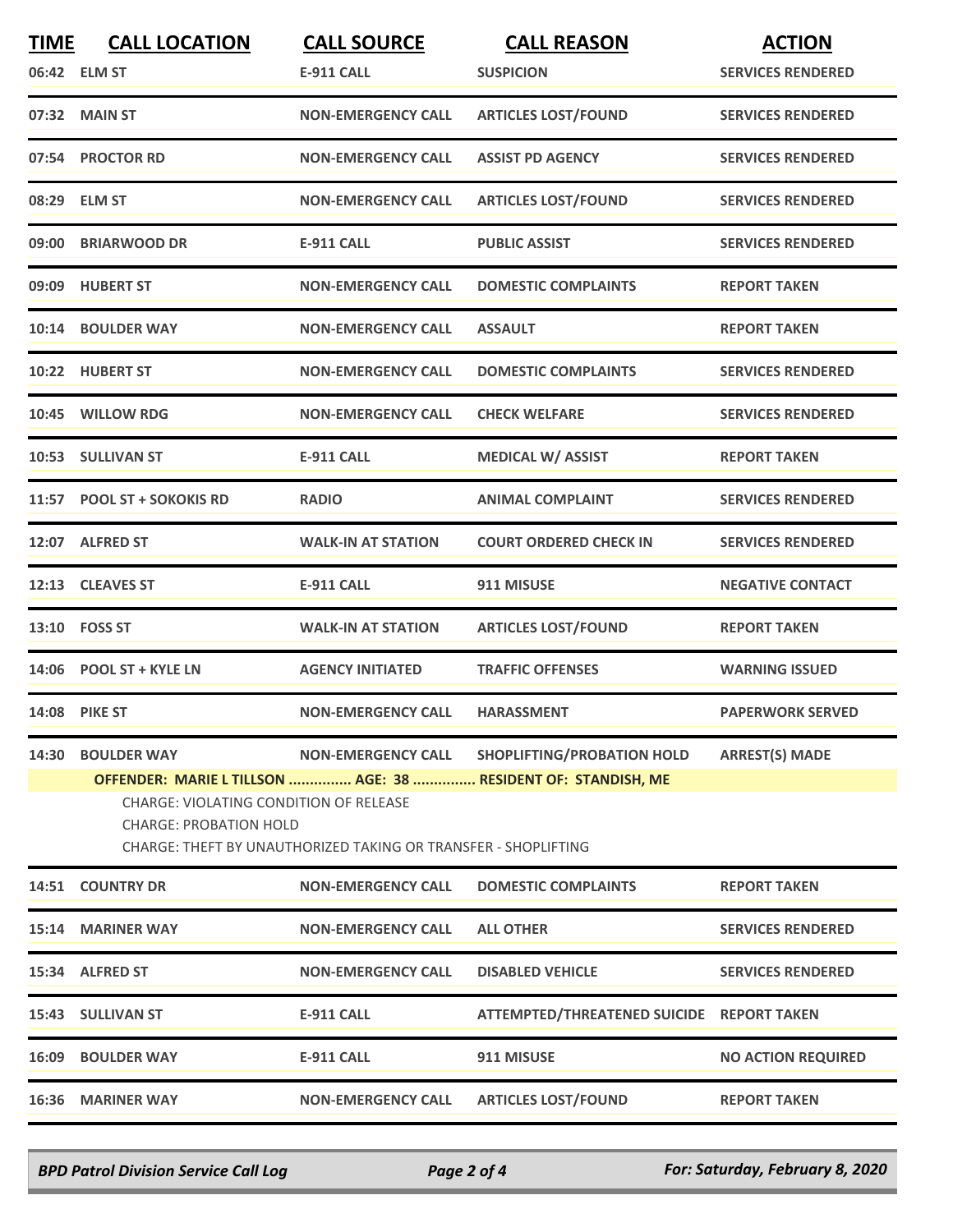| <b>TIME</b>  | <b>CALL LOCATION</b>                                                                                                                                                                                 | <b>CALL SOURCE</b>        | <b>CALL REASON</b>                                                  | <b>ACTION</b>                |  |
|--------------|------------------------------------------------------------------------------------------------------------------------------------------------------------------------------------------------------|---------------------------|---------------------------------------------------------------------|------------------------------|--|
|              | 16:47 ALFRED ST                                                                                                                                                                                      | <b>E-911 CALL</b>         | 911 MISUSE                                                          | <b>REFERRED OTHER AGENCY</b> |  |
|              | <b>16:49 MAIN ST</b>                                                                                                                                                                                 | <b>NON-EMERGENCY CALL</b> | <b>CHECK WELFARE</b>                                                | <b>GONE ON ARRIVAL</b>       |  |
|              | 17:02 ALFRED ST                                                                                                                                                                                      | <b>NON-EMERGENCY CALL</b> | <b>COURT ORDERED CHECK IN</b>                                       | <b>NO VIOLATION</b>          |  |
|              | 17:05 PEARL ST                                                                                                                                                                                       | <b>E-911 CALL</b>         | 911 MISUSE                                                          | <b>NO ACTION REQUIRED</b>    |  |
|              | <b>17:26 MAIN ST</b>                                                                                                                                                                                 | <b>NON-EMERGENCY CALL</b> | <b>CHECK WELFARE</b>                                                | <b>TRANSPORT TO HOSPITAL</b> |  |
| 17:26 IVY ST |                                                                                                                                                                                                      | <b>NON-EMERGENCY CALL</b> | <b>DOMESTIC COMPLAINTS</b>                                          | <b>REPORT TAKEN</b>          |  |
|              | 17:43 SHOPS WAY                                                                                                                                                                                      | <b>NON-EMERGENCY CALL</b> | <b>ARTICLES LOST/FOUND</b>                                          | <b>REPORT TAKEN</b>          |  |
|              | 19:17 ALFRED ST                                                                                                                                                                                      | <b>AGENCY INITIATED</b>   | <b>TRAFFIC OFFENSES</b>                                             | <b>VSAC ISSUED</b>           |  |
|              | 19:27 SHOPS WAY                                                                                                                                                                                      | <b>NON-EMERGENCY CALL</b> | <b>DISTURBANCE / NOISE</b>                                          | <b>GONE ON ARRIVAL</b>       |  |
|              | 19:56 PIKE ST                                                                                                                                                                                        | <b>AGENCY INITIATED</b>   | <b>PAPERWORK</b>                                                    | <b>NEGATIVE CONTACT</b>      |  |
|              | 20:19    FOSS ST                                                                                                                                                                                     | <b>AGENCY INITIATED</b>   | <b>PAPERWORK</b>                                                    | <b>NEGATIVE CONTACT</b>      |  |
|              | <b>20:22 MAIN ST</b>                                                                                                                                                                                 | <b>NON-EMERGENCY CALL</b> | <b>DOMESTIC COMPLAINTS</b>                                          | <b>ARREST(S) MADE</b>        |  |
|              |                                                                                                                                                                                                      |                           | OFFENDER: ELIZABETH ROSE MARIE GOFF  AGE: 20  RESIDENT OF: SACO, ME |                              |  |
|              | <b>CHARGE: DOMESTIC VIOLENCE ASSAULT</b>                                                                                                                                                             |                           |                                                                     |                              |  |
|              | 20:53 BIRCH ST                                                                                                                                                                                       | <b>NON-EMERGENCY CALL</b> | <b>DOMESTIC COMPLAINTS</b>                                          | <b>REPORT TAKEN</b>          |  |
|              | 21:00 SULLIVAN ST                                                                                                                                                                                    | <b>E-911 CALL</b>         | ATTEMPTED/THREATENED SUICIDE REPORT TAKEN                           |                              |  |
|              | 21:36 STATE ST                                                                                                                                                                                       | <b>NON-EMERGENCY CALL</b> | <b>DRUNKENNESS</b>                                                  | <b>TRANSPORT TO HOSPITAL</b> |  |
|              | 22:01 SULLIVAN ST                                                                                                                                                                                    | <b>NON-EMERGENCY CALL</b> | <b>CHECK WELFARE</b>                                                | <b>SERVICES RENDERED</b>     |  |
|              | 22:13 CORNERSTONE DR                                                                                                                                                                                 | <b>E-911 CALL</b>         | <b>ALL OTHER</b>                                                    | <b>NO ACTION REQUIRED</b>    |  |
| 22:39        | <b>CENTER ST</b>                                                                                                                                                                                     | <b>E-911 CALL</b>         | <b>DOMESTIC COMPLAINTS</b>                                          | <b>REPORT TAKEN</b>          |  |
| 23:30        | <b>THORNTON ST</b>                                                                                                                                                                                   | <b>AGENCY INITIATED</b>   | <b>OPERATING UNDER INFLUENCE</b>                                    | <b>ARREST(S) MADE</b>        |  |
|              |                                                                                                                                                                                                      |                           | OFFENDER: WALTER J ANGULO  AGE: 31  RESIDENT OF: SANFORD, ME        |                              |  |
|              | CHARGE: OPERATING WITH SUSPENDED REGISTRATION<br>CHARGE: OUI (ALCOHOL)-NO TEST, 1 PRIOR<br><b>CHARGE: VIOLATING CONDITION OF RELEASE</b><br>CHARGE: OPERATING WHILE LICENSE SUSPENDED OR REVOKED-OUI |                           |                                                                     |                              |  |
| 23:43        | <b>BIDDEFORD GATEWAY CTR</b>                                                                                                                                                                         | <b>AGENCY INITIATED</b>   | <b>TRAFFIC OFFENSES</b>                                             | <b>WARNING ISSUED</b>        |  |
|              | 23:44 ALFRED ST + MT VERNON ST                                                                                                                                                                       | <b>AGENCY INITIATED</b>   | <b>TRAFFIC OFFENSES</b>                                             | <b>WARNING ISSUED</b>        |  |
|              |                                                                                                                                                                                                      |                           |                                                                     |                              |  |

*BPD Patrol Division Service Call Log Page 3 of 4 For: Saturday, February 8, 2020*